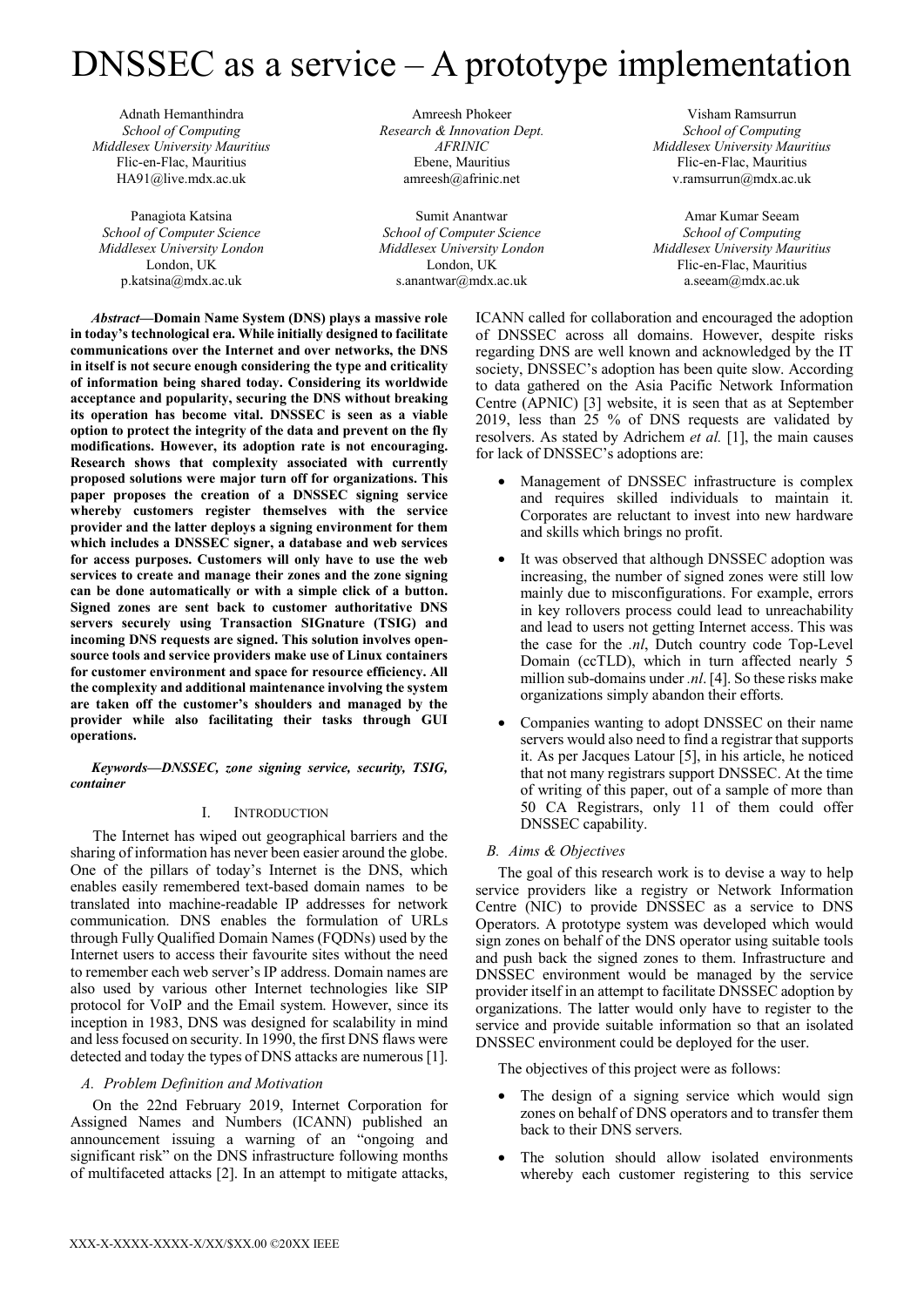would not have to share the same system with other customers.

- The front end management should be simple and easy to use by the customer when managing their zones. The solution should provide an easy to use web interface allowing users to add, delete and modify zone information for their DNS.
- The DNSSEC service provider should do the heavy lifting in terms of maintenance of the environment and key management. This includes key roll overs and as well as patching of servers and applications.
- The solution should also be easy for service providers to deploy DNSSEC environments for customers as quickly as possible with minimal redundant configurations and installations to be done. Managing the set-up should not be complicated as this could lead to service unavailability in case of issues.
- The proposed solution should also ensure security and employ HTTPS for web access as well as secure transfer of zones to DNS operator's servers.

#### II. RELATED WORKS

This section reviews other related research works involving the development of DNSSEC-based solutions. These works were analyzed in terms of their strengths and weakness.

Yong *et al.* [6] list the additional overload on recursive DNS servers for DNSSEC validation as one of the reasons listed for the low DNSSEC adoption. Consequently, the authors have suggested an enhancement of the system referred to as a client-based DNSSEC Validation Mechanism with Recursive DNS server separation. The prototype consists of a Resource Record Signature (RRSIG) recursive DNS server and makes use of Google Public DNS server as RR recursive server. The evaluation of the new proposed system are acceptable as per results obtained, which attempts to reduce workload on public recursive servers and improve DNSSEC adoption and also validation of records by end clients. The main shortcoming of this work was that this solution was not tested in real network environment.

Migault *et al.* [7] state that complexity is a major concern with DNSSEC, and hence, is a reason for its low adoption. This paper focuses on evaluating the performance of popular DNS software and implementations like Berkeley Internet Name Domain (BIND), Unbound and Name Server Daemon (NSD). Results from tests shows that overall NSD have better performance than BIND with lower network latency and is less impacted by DNSSEC additional workload. BIND in turn shows lower performance than UNBOUND but the latter seems to be more impacted by DNSSSEC workloads.

Ju *et al.* [8] provided in their paper an alternative solution to DNSSEC. As per the article, the main concern with DNSSEC is that it has to be implemented through all the concerned parties along the DNS hierarchy starting from the root. Also, it is suggested that DNSSEC may degrade the overall performance of the DNS. Hence, a real-time detection mechanism for cache poisoning attack and post-checking mechanism in recursive DNS was proposed. The proposed system termed as Cache Poisoning Detection Method for Improving Security of Recursive DNS (CPDS) consisted of a recursive query manager, an iterative query manager, a

database manager, a cache validation manager and an alert manager. Simulations and tests showed that the CPDS solution could provide a good alternative to DNSSEC with better performances since it does not employs any cryptographic technique.

Adrichem *et al.* [1] tried to explain how misconfigurations represent another reason for the poor statistics for DNSSEC adoption. Misconfigurations could cause network unreachability and organizations prefer not to risk their operation. This paper analyzes the *.br*, *.co* and *.se* domains for their experimental research. The article classifies DNSSEC misconfigurations into three parts namely: zone-based, delegation-based or anchor-based. It is stated that out of a sample of 1456 signed zones, 194 of them were misconfigured and the impact on reachability as per research were clear and considerable. This paper showed that implementation of DNSSEC was not simple as misconfigurations were on a high as per sampled data.

# III. ANALYSIS & DESIGN OF PROPOSED SOLUTION

The proposed solution consists of a DNSSEC signer, a database and web services for portal access per customer.

- *DNSSEC Signing service:* This service is responsible for zone management, zone signing, and the configurations of the DNS Master server.
- *Web Services:* The web services will allow customers access web services on the environment for GUI management and monitoring.
- *Database:* The database will hold all the data for the customer DNS as well as the required keys and signatures.



The DNSSEC signer would provide DNSSEC signing as a service to organizations in order to sign their zones without much hassle. Customers will register to the service with the service provider who is responsible for the signing environment, resource allocation and service availability. The service provider will create a DNSSEC signer for the customer on their infrastructure. The environment will be isolated per customer to ensure privacy and security. Customers will then get access to the DNSSEC signer through a web portal which they can access using set and agreed credentials. The portal allows the customer to create zones, add, modify and delete records as per their requirements. The customer will also be able to activate/deactivate DNSSEC on their zone easily. After saving their zone configurations and validating, these signedzones will be transferred to the customer DNS servers configured as slaves in a secure manner. This solution does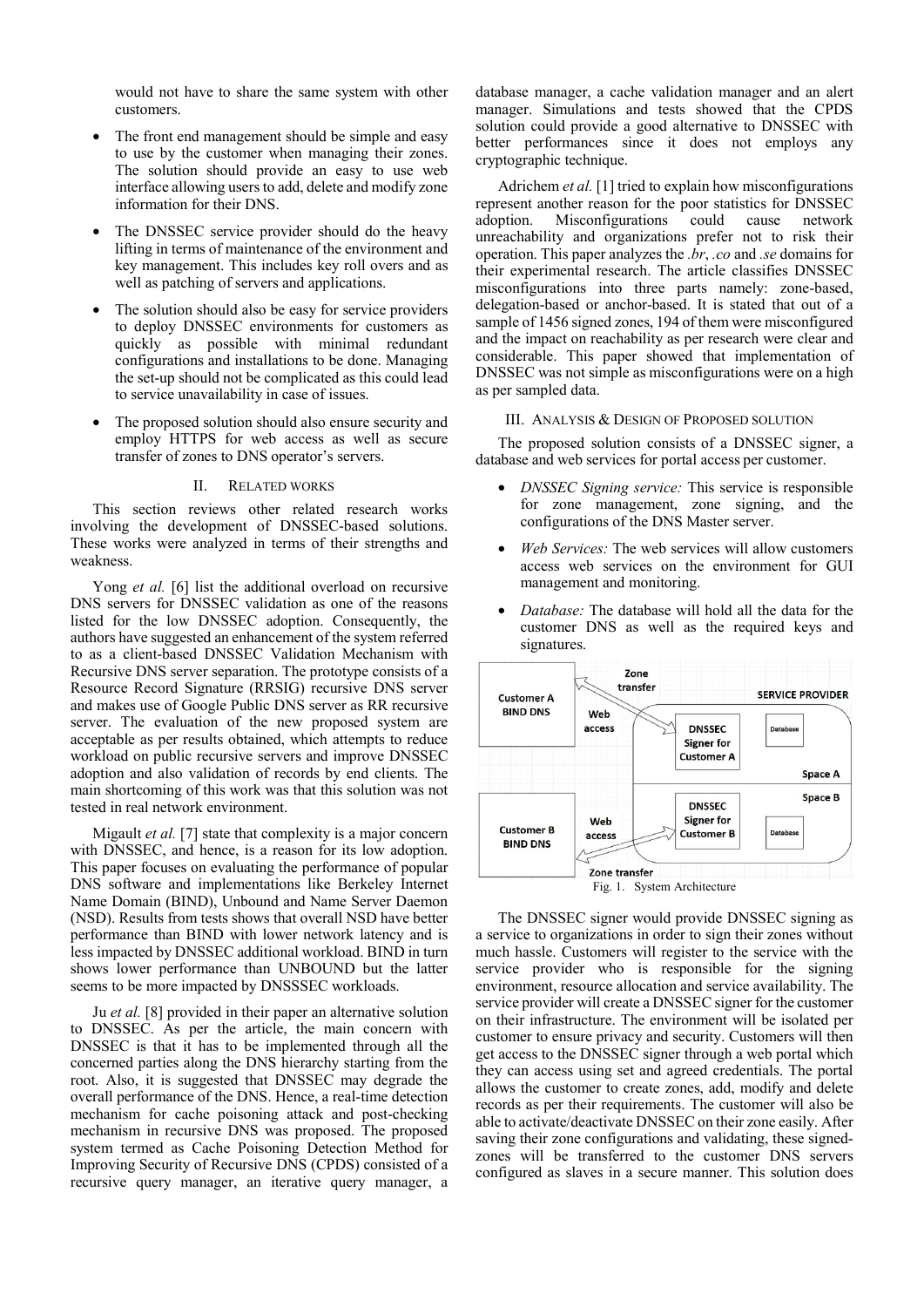not intend to alter the customer's DNS setup and will work on most popular DNS software like BIND and PowerDNS.

Fig. 1 illustrates an overview of the planned system architecture showing as example two customers each having different DNS software. Access to service provider are performed through HTTPS protocol and Zone transfer protocols only. The figure also shows separate spaces for each customer for their signing environment.

# IV. IMPLEMENTATION

The software versions used for developing this prototype are listed in the table below:

| TABLE I.<br><b>SOFTWARE COMPONENTS</b> |  |
|----------------------------------------|--|
|----------------------------------------|--|

| Software                                        | <b>Version</b>        |  |  |
|-------------------------------------------------|-----------------------|--|--|
| Linux OS                                        | Ubuntu 18.04.3 LTS    |  |  |
| LXD                                             | 3.0.3                 |  |  |
| PowerDNS Authoritative Server                   | 4.2.0                 |  |  |
| MySQL Database                                  | 5.7.27                |  |  |
| PowerDNS-Admin (web management for<br>PowerDNS) | Required: python3-dev |  |  |
| Webmin(web management for Linux)                | 1.930                 |  |  |

*a) Environment Set-up:* The first task is the setting up of the environment for the implementation. For security reasons, a Virtual Machine is used for this setting up as VMs can be easily backed-up and provide sandboxes for experimentation.

*b) Linux with LXD:* In the Virtual machine created on top of VMware Workstation, the sandbox environment for the prototype is created with the installation of Linux Ubuntu Server 18.04 LTS.

*c) DNSSEC signer:* 

For the DNSSEC signer, an instance of Ubuntu 18.04 Bionic is used and spawned using the command *lxc launch images:ubuntu/18.04*. After the process, the commands *lxc list* shows that the container spawned has the name optimalsawfish with IP address of 192.168.64.134. The container can be accessed directly from the host using the command *lxc exec optimal-sawfish /bin/bash*. Using the *apt-get install* command, the following packages are installed: *mysql-server, pdnsserver, and pdns-backend-mysql*. The database for the signer is constructed with the database name set to *pdns*. In order to link the PowerDNS server with the MySQL database, the file *pdns.local.gmysql.conf* is edited to add the connection parameters. The base configuration for the PowerDNS server can be done by editing the file *pdns.conf*. For this prototype, only some basics configuration were done and required. The api was enabled for web application access and the server was defined as master since the PowerDNS Authoritative server will act as a DNS Master. Before starting the PowerDNS service, the default resolver on the Ubuntu system is deactivated since both uses the same port 53. After a system reboot, the PowerDNS server is up and running on the container. The *Powerdns-admin* application can be pulled from github [9]. Pre-requisites and necessary packages for the application involves the installation of *python3-dev, libmysqlclient-dev, libsasl2-dev, libldap2-dev, libssl-dev, libxml2-dev, libxslt1-dev, libxmlsec1-dev, libffi- dev* and *pkgconfig*. The *Powerdns-admin* application is then set-up behind an Nginx reverse proxy for web access. The creation of a service file ensures that the service can be monitored and managed using system commands. The *Powerdns-admin* web interface can be accessed by typing the ip address of the server. For the Linux system management and control, *Webmin 1.930* was downloaded from [10] for debian-based linux and it was installed.

*d) Test DNS slaves:* After the implementation of the DNSSEC signer, test DNS Slave servers need to be implemented so that the functionality could be tested. On the same container environment, two additional containers are deployed whereby one of the BIND DNS server is installed and the other one a PowerDNS DNS server. The details of the containers and service are as follows:

| TABLE II. | <b>DNS TEST SLAVES</b> |  |
|-----------|------------------------|--|
|-----------|------------------------|--|

| <b>Container Name</b> | <b>IP</b> address | <b>Service Name</b>           |
|-----------------------|-------------------|-------------------------------|
| Relieved-clam         | 192.168.64.138    | Bind9 DNS server              |
| Novel-muskrat         | 192.168.64.135    | Powerdns authoritative server |

| $\leftarrow$ $\rightarrow$ $\alpha$ $\alpha$     | 192.168.64.140/dashboard                           |                            |                         | … ⊙ ☆ Q Search      | Ⅲ 图                                          |
|--------------------------------------------------|----------------------------------------------------|----------------------------|-------------------------|---------------------|----------------------------------------------|
| PowerDNS-Admin                                   | $=$                                                |                            |                         |                     | Akash                                        |
| Akash Adnath<br>$\bullet$<br><b>ED Logged In</b> | Dashboard Info                                     |                            |                         |                     | <sup>2</sup> Home Dashboard                  |
| <b>USER ACTIONS</b>                              | <b>Statistics</b>                                  | Recent History             |                         |                     |                                              |
| <b>@</b> Dashboard                               | $\overline{\mathbf{2}}$<br>16                      | <b>Changed By</b>          | Content                 | Time                | Detail                                       |
| + New Domain                                     | <b>Domains</b><br><b>Users</b>                     | akash                      | Remove all histories    | 2019-11-29 13:30:25 | Info i                                       |
| <b>ADMINISTRATION</b>                            |                                                    |                            |                         |                     |                                              |
| <b>O</b> PDNS                                    | 1<br>12m                                           |                            |                         |                     |                                              |
| tt History                                       | History<br>Uptime                                  |                            |                         |                     |                                              |
| <b>C</b> Domain Templates                        |                                                    |                            |                         |                     |                                              |
| <b>Le</b> Accounts                               |                                                    |                            |                         |                     |                                              |
| 警 Users                                          | <b>Hosted Domains ip6</b><br><b>Hosted Domains</b> | Hosted Domains in-addr     |                         |                     |                                              |
| <b>O</b> Settings                                | <b>Hosted Domains</b>                              |                            |                         |                     |                                              |
|                                                  | $\vee$ entries<br>Show to                          |                            |                         |                     | Search:                                      |
|                                                  | <b>JE DNSSEC</b><br>Name                           | IT Type                    | I Serial<br>计<br>Master | IT.<br>Account      | <b>Action</b>                                |
|                                                  | domain2.test                                       | Master<br><b>B</b> Enabled | 9<br>N/A                | $\lceil$            | Template in Manage <b>Φ</b> Admin <b>Φ</b>   |
|                                                  | new.domain                                         | Master<br>a Enabled        | $^{\rm 8}$<br>N/A       | $\lceil$            | Template 口<br>Manage <b>O</b> Admin <b>O</b> |
|                                                  |                                                    | $\Gamma$ ia 2              | Main Dachboard web nage |                     |                                              |

Fig. 2. Main Dashboard web page

*e) Web Interfaces:* The prototype consisted of two web interfaces, one for management of the DNSSEC signer and one for the monitoring and management of the environment.

• DNSSEC Signer Web application:

Fig. 2 shows the main dashboard after a successful login on the service. The dashboard using the administrator access

having all access on the DNSSEC signing service and two test domains are shown for illustration. On the left pane, all the accessible view options are shown for configuration purposes or viewing.

• System Monitoring and Management Dashboard: